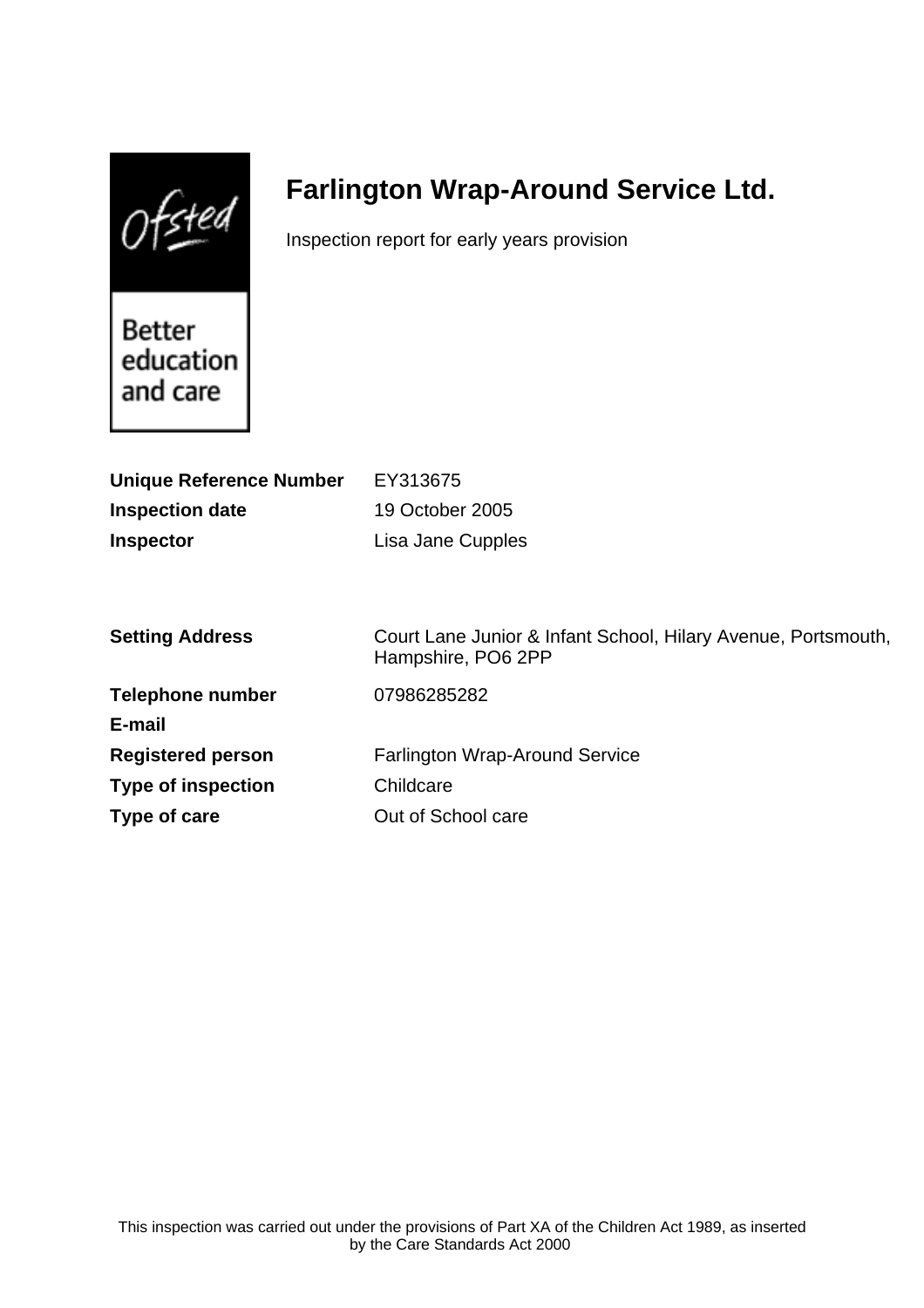## **ABOUT THIS INSPECTION**

The purpose of this inspection is to assure government, parents and the public of the quality of childcare and, if applicable, of nursery education. The inspection was carried out under Part XA Children Act 1989 as introduced by the Care Standards Act 2000 and, where nursery education is provided, under Schedule 26 of the School Standards and Framework Act 1998.

This report details the main strengths and any areas for improvement identified during the inspection. The judgements included in the report are made in relation to the outcomes for children set out in the Children Act 2004; the National Standards for under 8s day care and childminding; and, where nursery education is provided, the Curriculum guidance for the foundation stage.

The report includes information on any complaints about the childcare provision which Ofsted has received since the last inspection or registration or 1 April 2004 whichever is the later.

## **The key inspection judgements and what they mean**

Outstanding: this aspect of the provision is of exceptionally high quality Good: this aspect of the provision is strong Satisfactory: this aspect of the provision is sound Inadequate: this aspect of the provision is not good enough

For more information about early years inspections, please see the booklet Are you ready for your inspection? which is available from Ofsted's website: www.ofsted.gov.uk.

## **THE QUALITY AND STANDARDS OF THE CARE**

On the basis of the evidence collected on this inspection:

The quality and standards of the care are good. The registered person meets the National Standards for under 8s day care and childminding.

## **WHAT SORT OF SETTING IS IT?**

Farlington Wrap-Around Service Court Lane has been registered since 2005. It is a privately owned Limited Company and it operates from a large school hall, library and music room within Court Lane Infant School in Cosham. The provision is open term time only, 5 days a week except bank holidays. Sessions are from 07:30 to 08:30 and from 15:15 to 18:00. A maximum of 32 children under 8 years may attend at any one time. Children have access to the school grounds for outside play activities.

There are currently 66 children on roll. The provision takes children from Court Lane Infant and Junior School and St Paul's Primary School. They support children with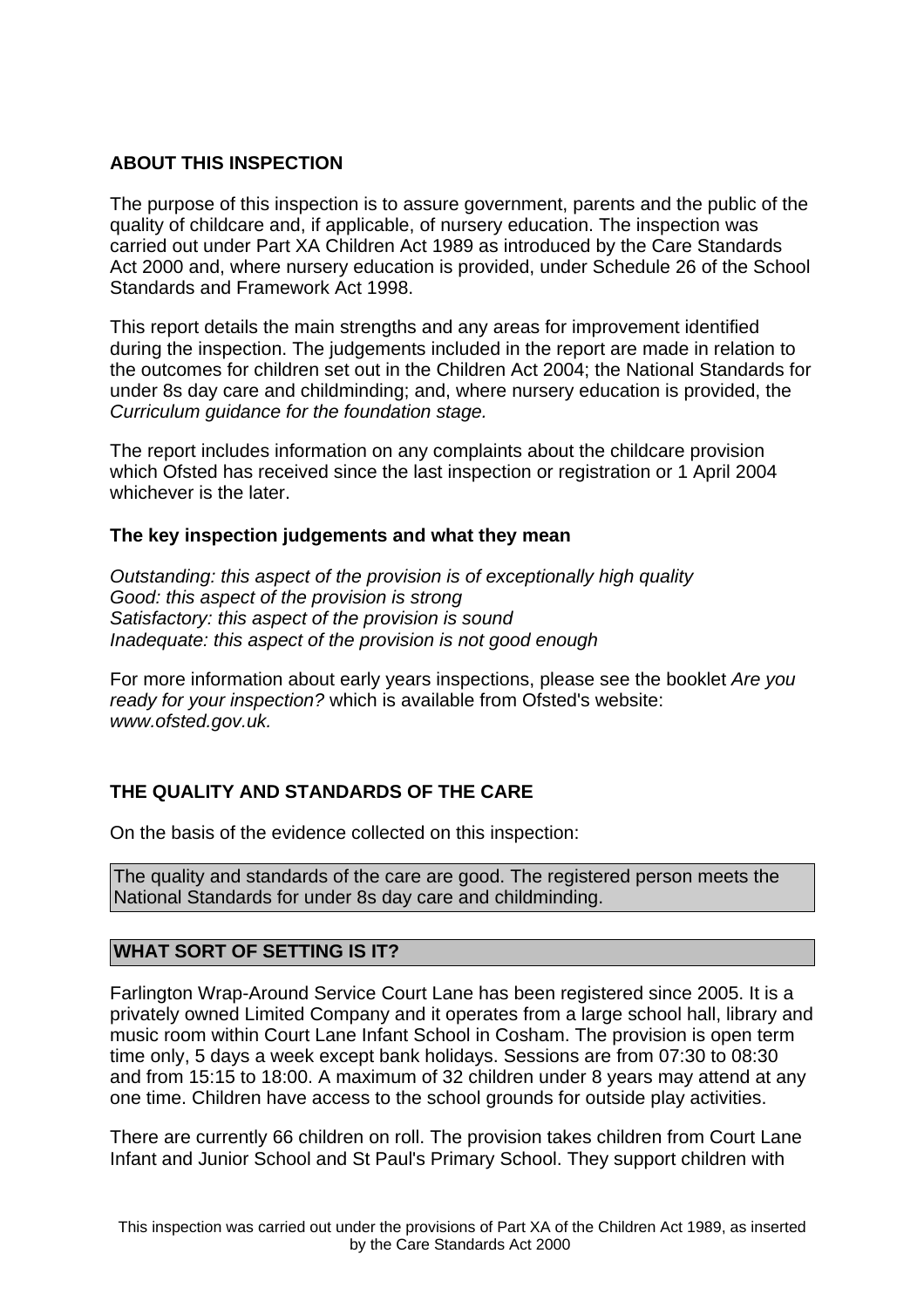special educational needs and children who speak English as an additional language.

There are 5 members of staff employed to work directly with the children who are all appropriately experienced and qualified.

## **THE EFFECTIVENESS OF THE PROVISION**

## **Helping children to be healthy**

The provision is good.

Children learn about the importance of good personal hygiene through daily routines and discussions. They talk about 'washing off the germs' before snacks and wash their hands with little or no encouragement. Good hygiene procedures are implemented effectively by all staff ensuring the children are protected from the possible spread of infection.

Children enjoy a healthy diet because the setting provides a wide range of healthy and nutritious snacks at tea time. Children and staff talk enthusiastically about the types of foods that they enjoy and are good for them, helping them to learn the importance of healthy eating. Children's allergies, medical and cultural needs are all recorded and staff have easy access to the details, ensuring the needs of each child are met.

The provider ensures a member of staff who holds a relevant first aid certificate is on site at all times, this ensures the children will receive immediate treatment if an accident occurs, helping to keep them healthy. Children are healthy because staff have a clear understanding of the procedures for recording all accidents and medications. Parents are required to sign all entries, helping to keep them informed.

Children understand the importance of a healthy lifestyle through discussions and daily routines. Children have access to the fully secure school grounds and have many opportunities to develop and practice their large muscle skills. Staff ensure the children are fully supported during their outdoor activities and supervision is good. Children use a wide variety of equipment when playing outside and are able to choose the activities, increasing their independence and developing their skills effectively.

## **Protecting children from harm or neglect and helping them stay safe**

The provision is good.

The premises are safe and secure as the school doors are kept locked and access to the school site is monitored. However, visitors are not always required to sign the settings visitors book to maintain an accurate record of who is on site, this could impact on the children's safety. All outdoor play areas are fenced making them secure and inaccessible to the public, helping to keep the children safe. The premises are clean and well-maintained and the staff team check the site before children come into the group, providing a safe and healthy environment for the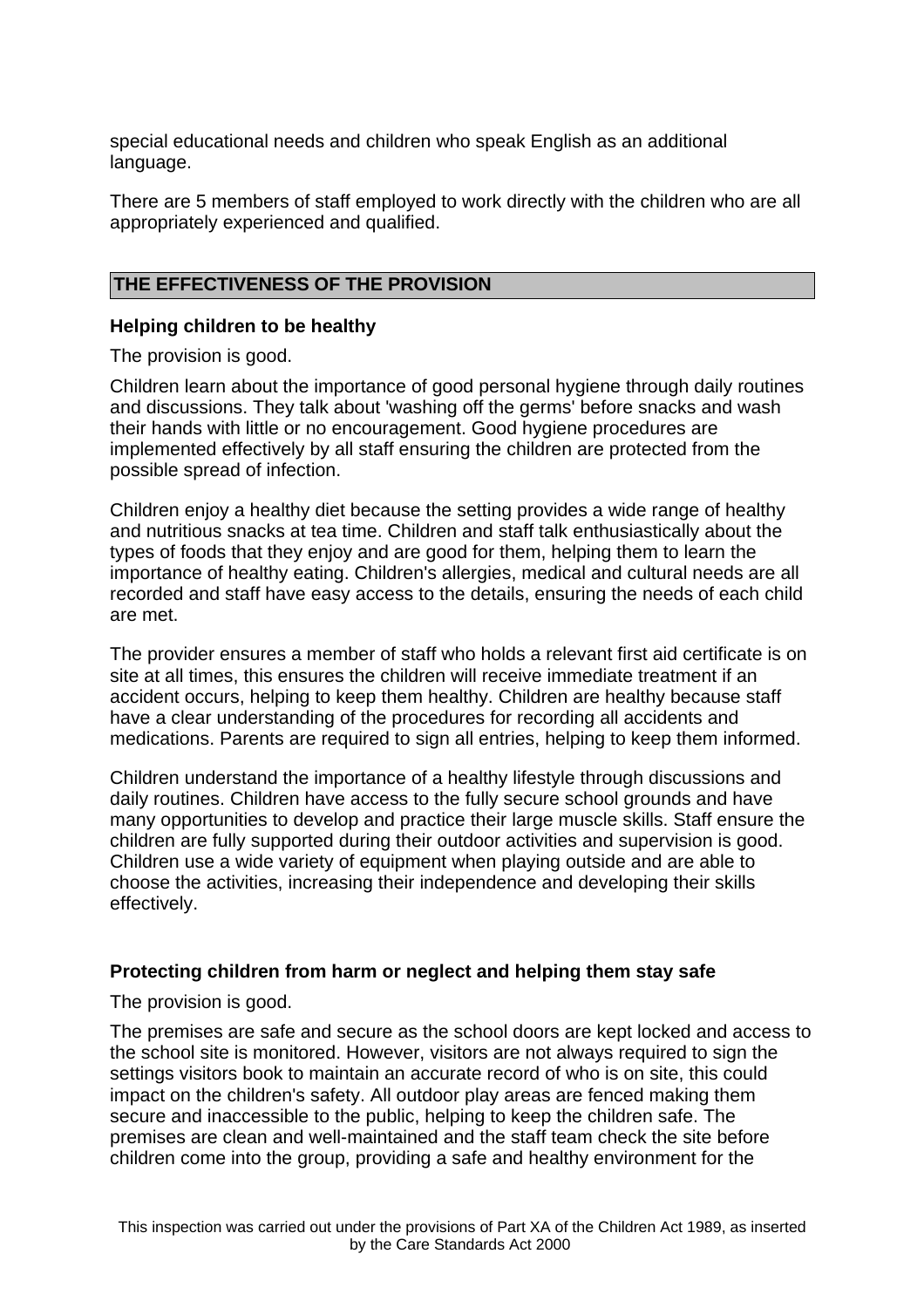## children.

Children learn about keeping themselves safe through discussion and routines, for example, they have a clear understanding of the group rules. Children often remind each other and help others to follow the rules, for example, reminding each other not to run in the hall. This shows the children are developing an understanding of keeping safe. However, not all children are aware of the fire drill procedures, this could lead to a delay when evacuating the building in an emergency.

Children benefit greatly from an extensive range of activities and resources, which are suitable for the age and stage of children who attend. Staff set up activities before the children arrive and also allow the children to choose additional activities and resources from the storage cupboards. This develops the children's decision making skills effectively. Staff check the equipment and resources daily as they are set up and packed away, any broken or damaged items are discarded and replaced as soon as possible, providing a safe range of resources for the children.

## **Helping children achieve well and enjoy what they do**

The provision is good.

Children are busy and occupied throughout the sessions. They become totally involved in role-play, inventing new characters. Children enjoy a range of board games, explaining the rules to each other and showing consideration for others. Children are confident and have good self-esteem, they explain their ideas and express their feelings with ease and talk openly about their personal experiences. When talking about what they like at the club, many children said they like it because the adults listen to them. This helps the children to feel valued and respected, building their self-esteem effectively.

Staff participate fully in all the activities, building good relationships with the children. They play at the children's level and it is often hard to distinguish between the adults and the children in the setting because they work so well together, becoming involved in the range of activities and games available. Children can choose from the wide range of activities and move around the hall freely, with confidence and purpose, developing their independence effectively. They are encouraged to use their imaginations at every opportunity and co-operate well with each other, making up stories with the Barbie Dolls and dressing-up during role-play. Children are happy and settled, they continually laugh and tell jokes, enjoying their time at the club.

## **Helping children make a positive contribution**

## The provision is good.

Children behave extremely well and are polite to others because they know exactly what is expected of them. Staff implement the clear rules and boundaries consistently across the staff team. Children learn the difference between right and wrong because staff give clear explanations and take the time to ensure the children can see they have been treated fairly. Staff are positive role models and continually recognise and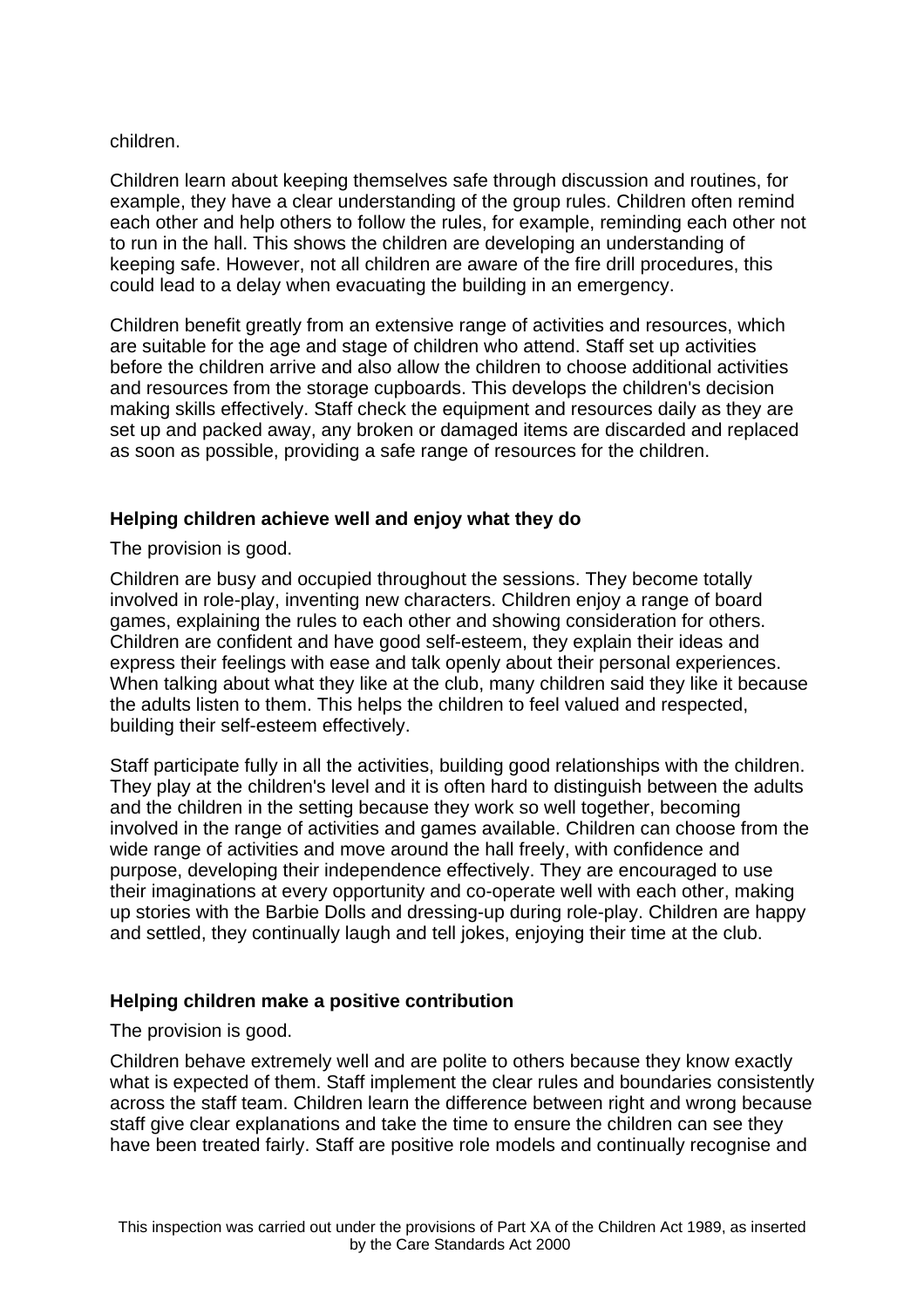praise the children efforts, for example, when they help to tidy up, or get the tables ready for snack time.

Children respond well to one another, building good relationships, often telling jokes, laughing and chatting well together. They share and take turns with no encouragement, showing consideration for others and helping each other whenever they can. Children are treated as individuals and feel important and respected because they are listened to and valued as part of the group. Their ideas and suggestions are listened to and often implemented by staff, valuing each child's contribution. Staff have experience of working with children who have special educational needs and work closely with the school and parents to ensure all care and individual strategies used are consistent and benefit the child concerned.

Children benefit greatly from the positive and effective partnership with parents. Channels of communication are strong because parents know the staff team well and are able to talk to them at any time. Parents feel confident about the care their children receive because the staff team is consistent, helping to build good relationships, providing a relaxed environment for the children.

## **Organisation**

The organisation is good.

The daily routines are extremely well organised to ensure children can move freely from one activity or area to another without having to wait, which has a positive effect on behaviour. The sessions run smoothly because the staff and children are fully aware of the routines. Staff are vigilant and ensure all children are occupied and interested throughout the sessions, moving around and interacting exceptionally well, actively encouraging the children to participate in all the activities.

The ratios are maintained at all times and staff deployment is effective, enabling staff to provide good quality support and supervision for all the children. The setting meets the needs of the range of children for whom it provides. The daily attendance register is up-to-date and accurately reflects the number of children and staff present. Parents are required to sign their children out and the time is recorded to ensure an accurate record is in place at all times. Most documentation is maintained to a high standard.

## **Improvements since the last inspection**

Not applicable

## **Complaints since the last inspection**

There have been no complaints made to Ofsted since registration.

The provider is required to keep a record of complaints made by parents, which they can see on request. The complaints record may contain complaints other than those